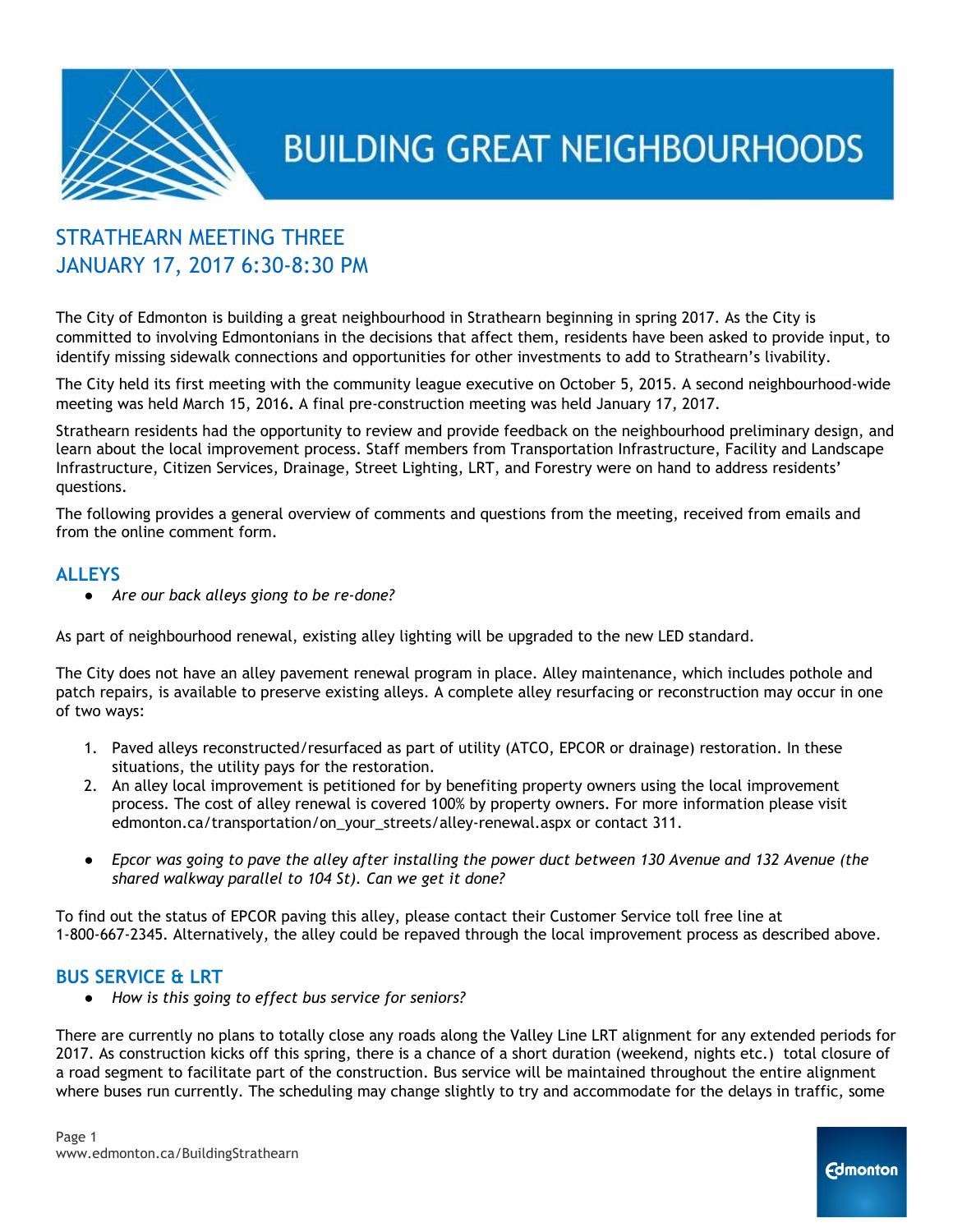

existing bus stops will be temporarily closed and relocated to other locations to maintain safety and to allow pedestrian accessibility throughout the alignment.

The plan for Connors Road is to maintain three lanes of travel, although the peak hour traffic switch will not be maintained. Starting in the spring, there will be two (leaving downtown) southbound lanes, and one northbound lane of travel for all time periods. With the exception of bus stop location changes and some timing modifications, 95 Avenue and 85 Street will have the same bus service as now. ETS will provide customers with advanced notification prior to any changes.

How is the LRT overseeing Conners RD going to affect the heavy traffic in the morning and afternoon?

Peak traffic will be affected by the the LRT construction which will require other arterial roads to pick up some of traffic load. The City will aim to maintain as many lanes as possible during construction to keep a steady flow of traffic.

- 92B Avenue is not a bus route but currently about 10-12 school busses use it every morning and afternoon, *most of them really fast. How do we get this stopped?*
- Bike Route on 92B Ave is a bus route. There is 12 busses that use 92B Avenue twice a day.

92B Avenue is not a school bus route and buses should not be using it. If you notice an issue, please contact the Edmonton Public School Board at 780-429-8585.

#### **CONSTRUCTION**

- How long are we going to be "displace" during construction? Will we be able to leave our driveway along (I *have mobility issues)*
- *● How is this going to affect getting in and out of these areas during construction?*

For 48 hours before construction, there will be no parking on the street. During construction, one lane of traffic will be maintained at all times under flagperson control. No parking will be permitted in signed areas. Access to businesses, residences and alleys will be maintained, where possible, at all times. Emergency access will be maintained at all times. All residents are asked to access their homes through the alleys if possible, for the majority of use during construction. If you have special access requirements, such as DATS, please advise Terrence Gosine, construction project manager for Strathearn, at 780-944-0266 or terrence.gosine@edmonton.ca.

Is it possible to hire members of the community for the project. 70% of local please. Local will reduce carbon *footprint/ "The way we green"*

The construction is done by external contractors who are primarily local. The City is not involved in their hiring their staff. Consultants involved in the work are primarily local. Again, the City is not involved in their hiring their staff.

City staff are involved in the projects for management, inspection, survey, etc. There are seasonal positions that are posted and filled annually, but this is not specific to the Neighbourhood Program. There is not a requirement that the seasonal positions are filled by local workers. However, it is often the case that the majority are local.

#### **DRAINAGE**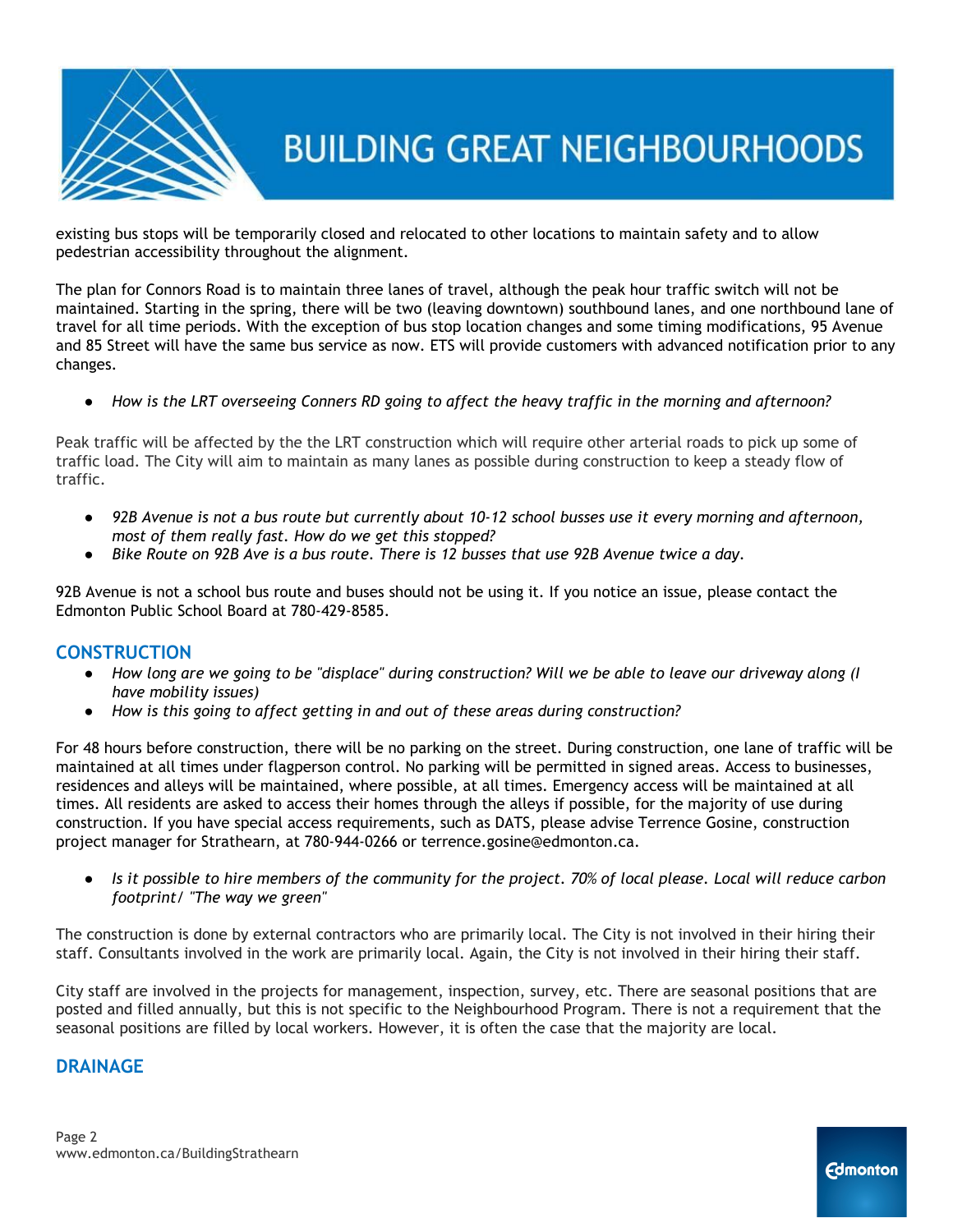

- The west end of the alley that exits/enters between Strathearn Cres, and Strathearn Drive at 89th Street requires a drain. It constantly floods out during winter melts and in the spring. I will leave contact *information but you don't need to contact me, but please call if you require clarification.*
- A storm sewer drain needs to be added to the far west end of the Strathearn Crescent back alley. During the winter an ice dam forms at the end of the alley. As the snow and ice melts, the run-off travels down the alley and is then blocked from traveling down the Strathearn Crescent gutter towards the current drain located on the northeast corner of Strathearn Crescent and Strathearn Drive. As more and more of the run-off backs up *it becomes impossible to drive through the build-up.*

During the detailed design process, the City will review if a catchbasin is required at this location. A field assessment will be done prior to construction to determine how much of the alley access will be required to be replaced to ensure drainage flows out of the alley and down the gutter. The gutters will need to be cleared of snow and debris to allow drainage to flow down the gutter to the nearest catchbasin.

#### **DRIVEWAYS**

● *I want to keep my driveway infront on 93 Avenue (87719 93 Avenue).*

During the sidewalk removal and replacement process, the City would only remove the portion of the private owner's connector /driveway that is required to facilitate the construction of new sidewalk. The limit of removal depends on the new sidewalk grades and existing lot grades. However, residents have an option to coordinate directly with the contractor to accommodate their requests while they are performing work in their area. Closer to when construction will take place in the neighbourhood, the contractor will send residents construction bulletins/notices. These notices will include contact information for the contractor.

#### **MEETING FORMAT**

- *● Trevor S was very helpful and though the presentation was useful, it was long and technical*
- *● The formal presentation was too long, I had to leave.*

The presentation and display boards used at the meeting are available for viewing at edmonton.ca/buildingstrathearn. If you have any further questions about the presentation, please contact us by calling 311 or emailing buildinggreatneighbourhoods.ca.

- *● Looking forward to the project being completed.*
- *● Thank you, very exciting.*

#### **PARKING**

• Is there any plan to make a visitor Parking area at Montgomery Place Senior Apartments at 9420-92 Street?

Neighbourhood Renewal does not plan on adding additional public parking for Montgomery Place. However, the existing loading zone will be reconstructed at the same location.

#### **SHARED-USE PATHS**

• Good to see shared use trail moved into strathearn park from street (Strathearn Dr.) This should also be done *in front of Strathearn Cres (project). To make a more pleasant walk and facilitation snow remover.*

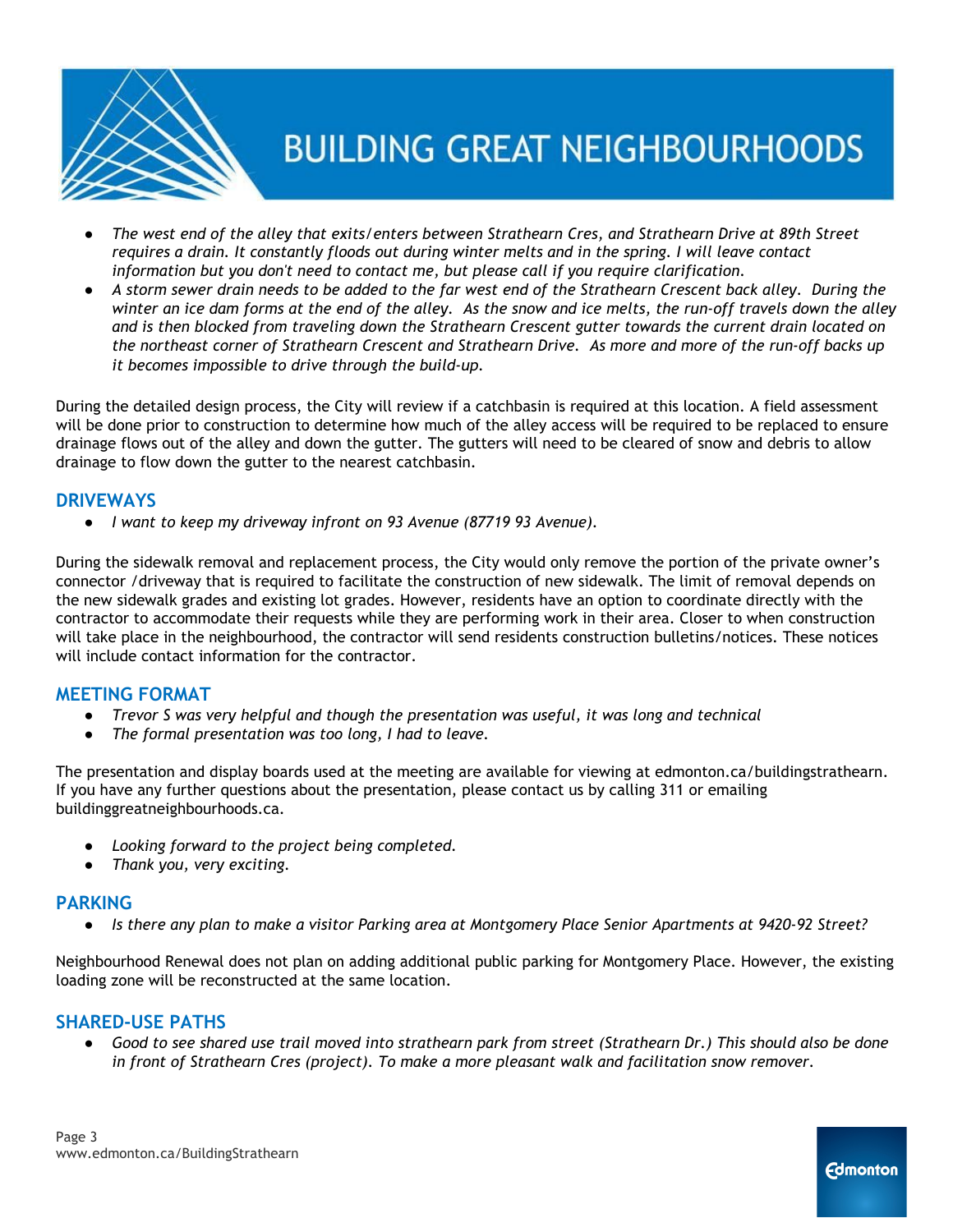

- *● The Shared Use Path that follows north of Strathearn Drive and Strathearn Crescent only follows the* ravine/tree line north of Strathearn Drive. It should also follow the ravine/tree line (i.e. more north) on *Strathearn Crescent as well, for 3 main reasons:*
	- o 1) All snow from Strathearn Crescent road is plowed to the north over the curbside so on heavy snowfall times, the snow would be plowed onto the Shared Use Path if it left where currently drawn;
	- o 2) The park benches (some of which the city just added) are along the ravine/tree line so it would make more sense to have these adjacent to the path (and not far away so that to get to the benches *you have to either trudge through snow or wake up every mosquito on the way); and*
	- *o 3) the garbage cans are along the tree line.*
- The revised City plans show a new Shared Use Path running along the north side of Strathearn Drive and Strathearn Crescent. The Shared Use Path follows the top of the riverbank (following the path of an existing goat trail) from the west end of Strathearn Drive up until it meets the west end of Strathearn Crescent. From *that point on the Shared Use Path runs directly beside Strathearn Crescent. The Strathearn Crescent portion* of the Shared Use Path should instead be re-aligned to follow along the top of the riverbank (continuing to follow the path of the existing goat trail). In the winter when the City plows Strathearn Crescent, all of the snow is pushed over the curb on to the grass on the north side of the crescent. For those winters when we have above normal snow falls, the windrows can reach 4 feet in height and 5 feet in width. The windrows would completely cover the Shared Use Path. In addition, the City has encouraged people to walk along the top of the riverbank by the placement of park benches and garbage cans (along the path of the existing goat *trail).*

The same comment was brought up by many residents during the open house. The City has reviewed the alignment of shared-use path and has revised the alignment of the shared-use path north of Strathearn Crescent. The new alignment will go through the park area and weave between the existing trees. The new alignment has been updated on the City website at edmonton.ca/BuildingStrathearn.

Happy that the shared use path has been relocated by the treeline. Very please the Strathearn park path will also be upgraded as it is used heavily by pedestrians, dog walkers parents with children & strollers, bikers, *etc.*

Thank you for your comments. We are glad that you are pleased with the final design for Strathearn's neighbourhood renewal.

Sometimes the shared use path used by pedestrians and cyclists seems danger when cyclists speed along. Is there a way to ask or push cyclists to slow down? I've found them a danger on river valley trails.

The City does not monitor cyclist speed along shared-use paths. However, all users of a shared-use path are expected to use it safely.

#### **SIDEWALKS**

● *Curb extensions should be added by default, not by request*

The City generally installs curb extensions in areas with high pedestrian volumes (schools, parks, etc). The primary purpose of curb extensions is to improve pedestrian safety by reducing the crossing distance for pedestrians to get across the road.

#### **STREET LIGHTS**

Page 4 www.edmonton.ca/BuildingStrathearn